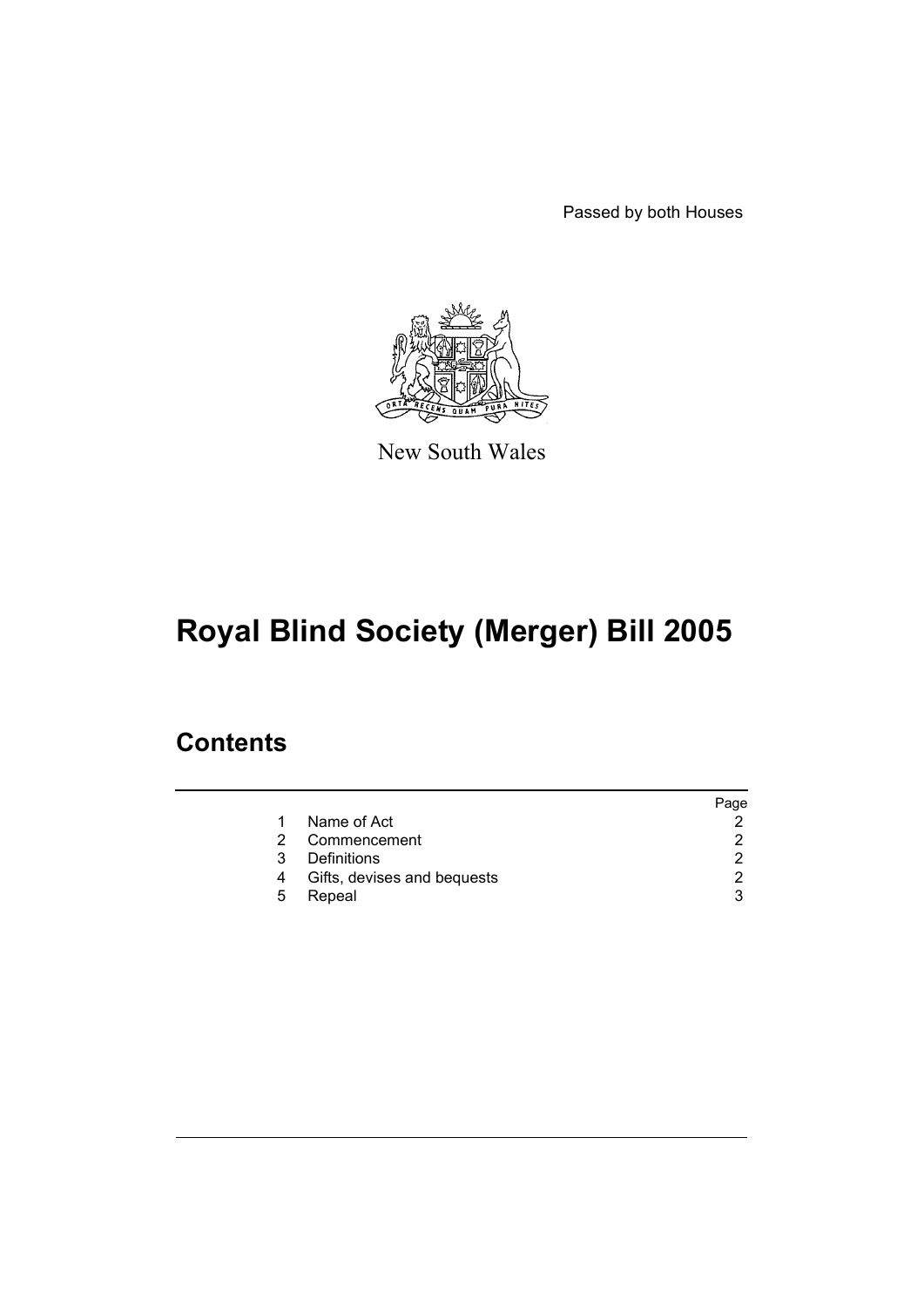*I certify that this PUBLIC BILL, which originated in the LEGISLATIVE ASSEMBLY, has finally passed the LEGISLATIVE COUNCIL and the LEGISLATIVE ASSEMBLY of NEW SOUTH WALES.*

> *Clerk of the Legislative Assembly. Legislative Assembly, Sydney, , 2005*



New South Wales

## **Royal Blind Society (Merger) Bill 2005**

Act No , 2005

An Act to ensure that any gift, devise or bequest of property in favour of the Royal Blind Society of New South Wales or other related agencies takes effect as if made in favour of the new combined agency, Vision Australia, and to provide for the repeal of the *Royal Blind Society (Corporate Conversion) Act 2003*.

*I have examined this Bill, and find it to correspond in all respects with the Bill as finally passed by both Houses.*

*Chairman of Committees of the Legislative Assembly.*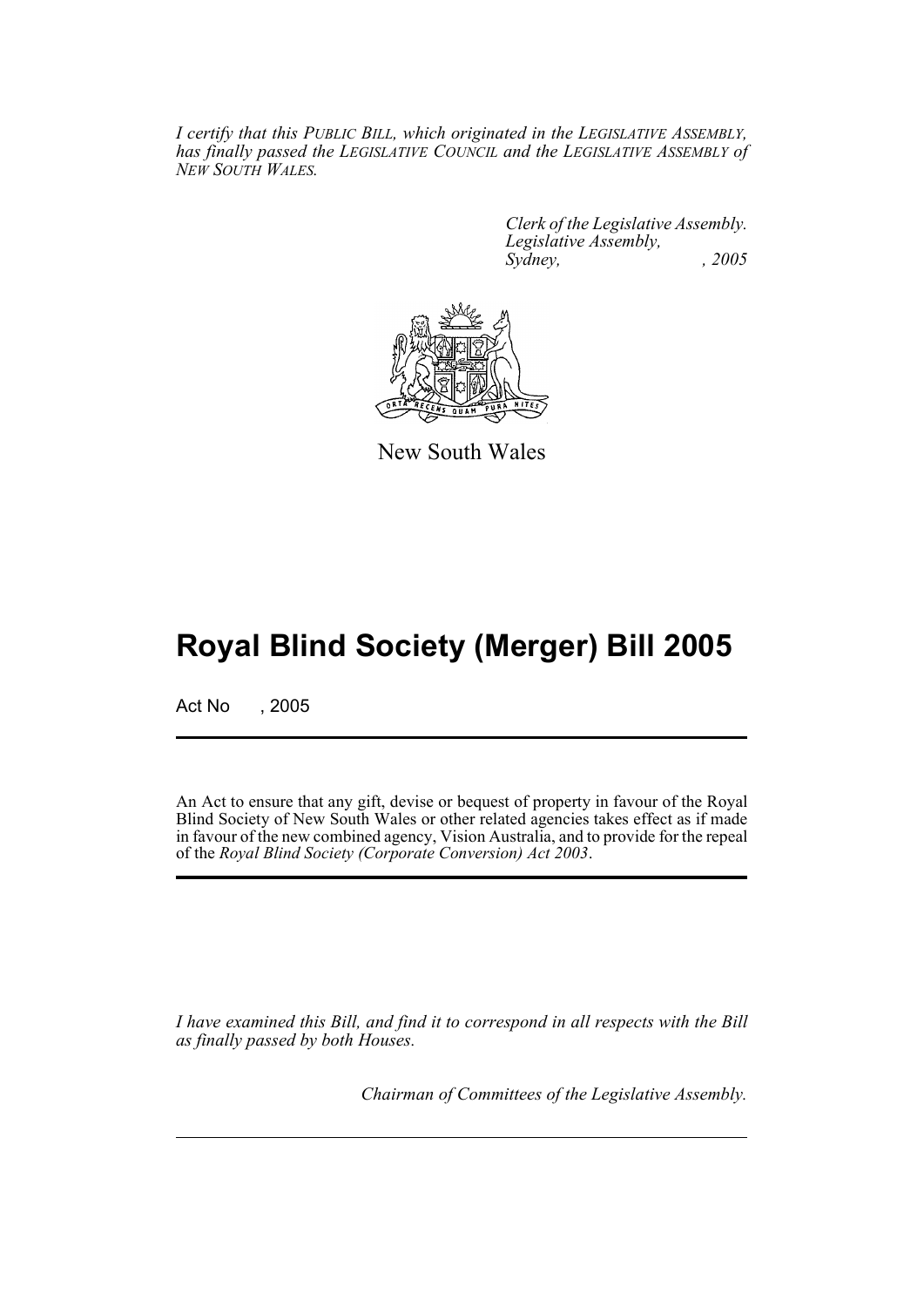#### **The Legislature of New South Wales enacts:**

#### **1 Name of Act**

This Act is the *Royal Blind Society (Merger) Act 2005*.

#### **2 Commencement**

This Act commences on a day to be appointed by proclamation.

#### **3 Definitions**

(1) In this Act:

*combined agency* means Vision Australia (ACN 108 391 831).

*merged agency* means the Royal Blind Society of New South Wales (ACN 107 867 961), the Royal Victorian Institute for the Blind Limited (ACN 053 864 841) or the Vision Australia Foundation (ACN 007 428 284).

*merger* means the merger of the merged agencies that took place through a scheme of arrangement made under section 411 of the *Corporations Act 2001* of the Commonwealth and was approved by the Federal Court of Australia on 6 July 2004.

*property* means any legal or equitable estate or interest (whether present) or future and whether vested or contingent) in real or personal property of any description (including money).

(2) Notes included in this Act do not form part of this Act.

#### **4 Gifts, devises and bequests**

- (1) A gift, devise or bequest of property to, in favour of, or for the use of a merged agency or for a charitable purpose of a merged agency is taken to be, and takes effect as, a gift, devise or bequest of property to, in favour of, or for the use of the combined agency, or for a charitable purpose of the combined agency that corresponds with, or is similar to, a charitable purpose of the relevant merged agency for which the gift, devise or bequest was made or declared.
- (2) This section applies in respect of a gift, devise or bequest of property made or declared before or after the commencement of this Act and regardless of whether it is or was made or declared before or after the merger.